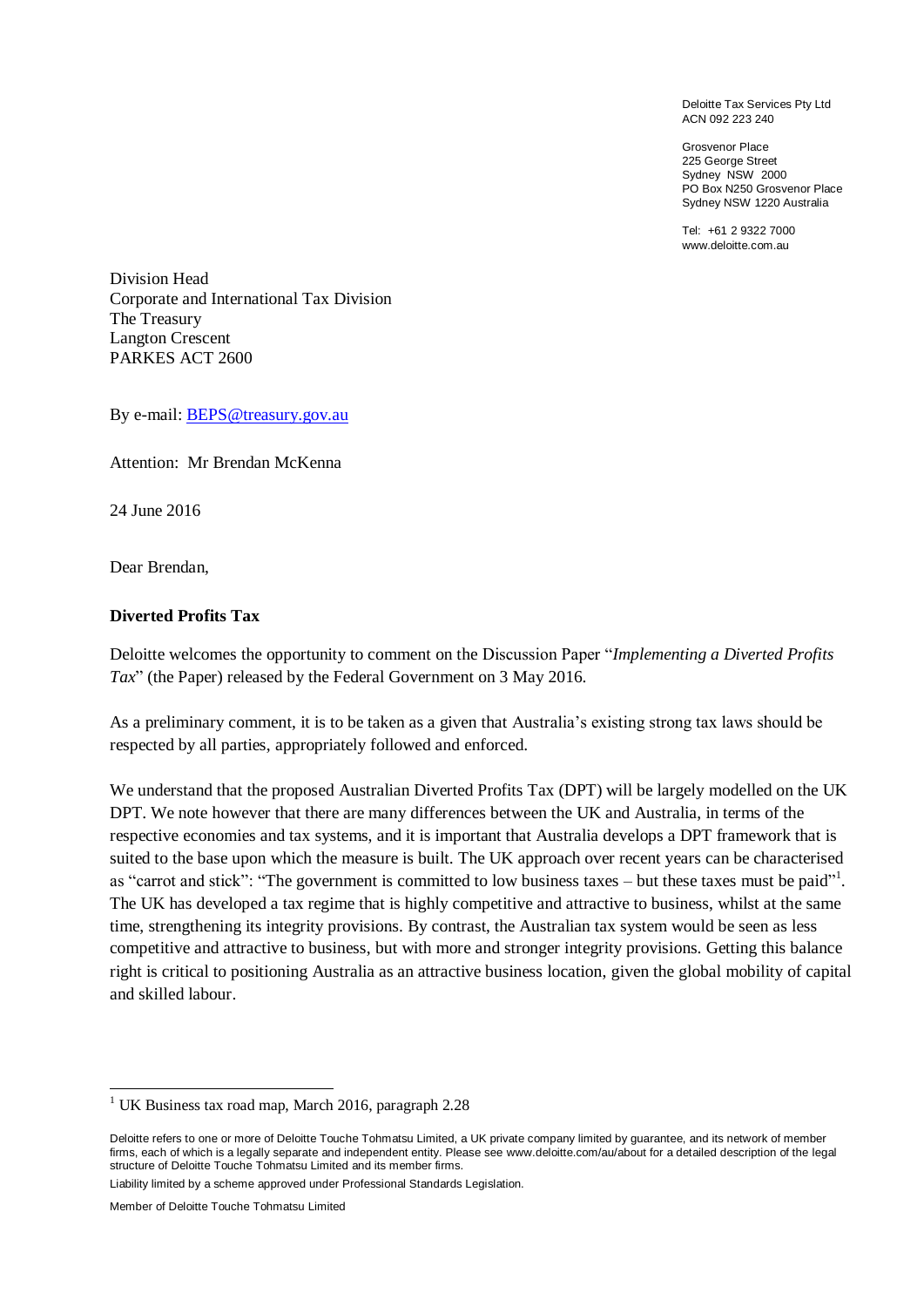### **Deloitte**

Page 2 24 June 2016

### **1. Scope of DPT**

#### **1.1 Purpose**

The Paper states that the purpose of the DPT is to:

*"… provide the ATO with greater powers to deal with taxpayers who transfer profits, assets or risks to offshore related parties using artificial or contrived arrangements to avoid Australian tax and who do*  not cooperate with the ATO<sup>"2</sup> (emphasis added)

The Paper goes on to state that by imposing a penalty rate of tax, the  $DPT<sup>3</sup>$  will:

- increase compliance by large multinational enterprises with their corporate tax obligations in Australia, including under our transfer pricing rules;
- encourage greater openness with the ATO;
- address information asymmetries; and
- allow for speedier resolution of disputes.

We read the first bullet point above to refer to compliance with the existing corporate tax laws and obligations (ie, that the DPT is not an expansion of the tax base). The last three bullet points are directed at improving the way in which the process of dispute management and resolution is undertaken in the case of un-cooperative taxpayers.

It is submitted that these objectives could be achieved without the complexity of the DPT. In particular, targeted amendments could be made to the existing assessment, enforcement and collection mechanisms to permit the ATO to issue valid assessments, reflecting current law in respect of corporate tax obligations, without the associated complexity and uncertainty of the DPT.

#### **1.2 Un-cooperative taxpayers**

Given the comments in the Paper, the DPT legislation should make it clear that the DPT is intended as a measure of last resort in the case of uncooperative taxpayers. In the generality of cases and in respect of cooperative taxpayers, the normal assessing provisions should apply (including transfer pricing rules and where relevant Part IVA), supported by the existing assessment, enforcement and collection mechanisms.

It is submitted that un-cooperative taxpayers can be identified by reference to the legislative language at paragraph 284-220(1)(a) of the *Taxation Administration Act, Schedule 1*: so that the DPT may be applied only where a taxpayer "**took steps to prevent or obstruct the Commissioner**".

Guidance on the application of this test is provided in PS LA 2012/4 and PS LA 2014/5. These Practice Statements refer to factors including:

repeated failure or deferral by the entity to supply information without an acceptable reason;

 $\overline{a}$ 

<sup>2</sup> Refer to paragraph 12

<sup>&</sup>lt;sup>3</sup> Refer to paragraph 13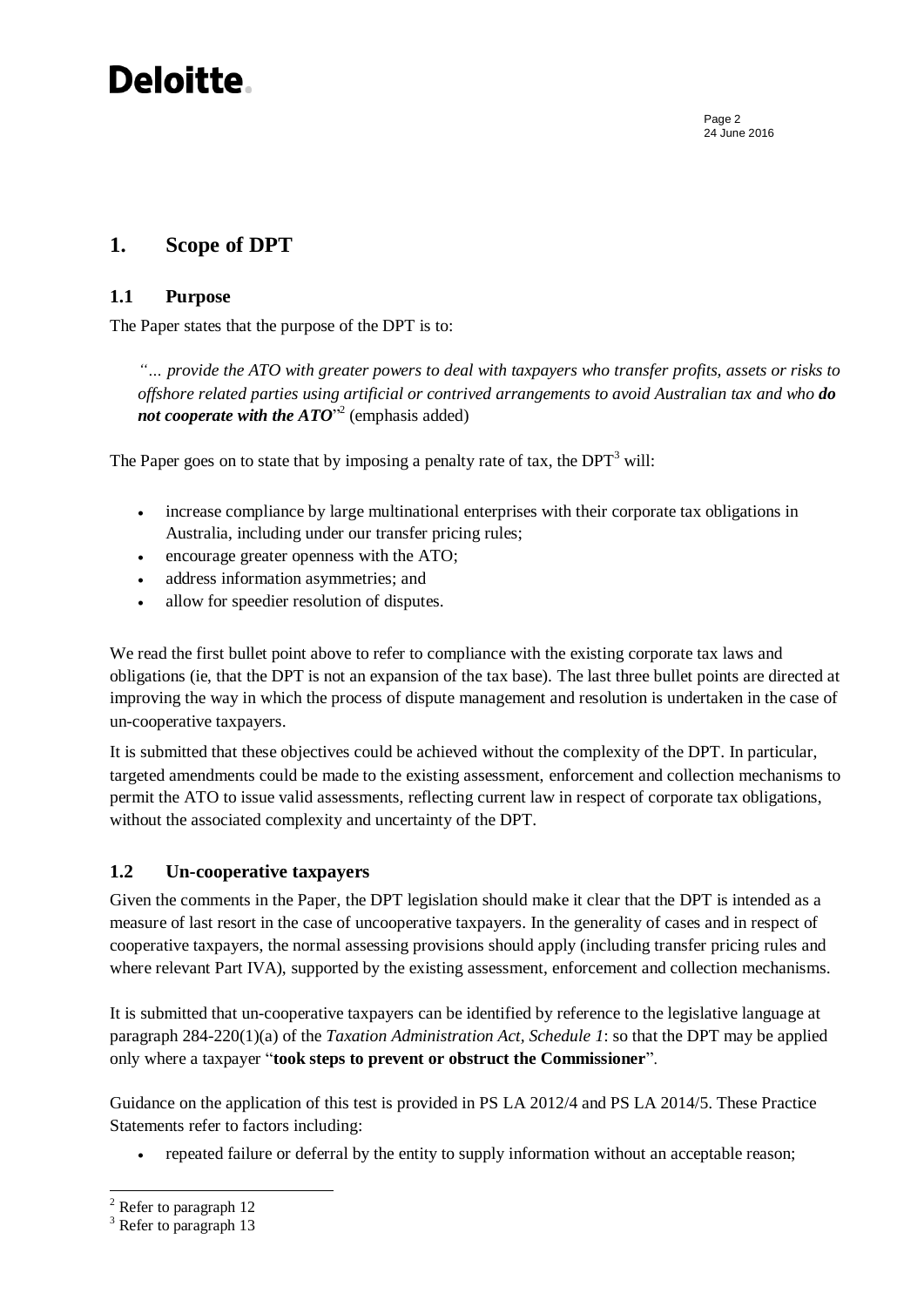## Deloitte.

- Page 3 24 June 2016
- repeated failure by the entity to respond adequately to reasonable requests for information including:
	- o excessive or repeated delays in responding;
	- o giving information that is not relevant or does not address all the issues in the request, or;
	- o supplying inadequate information;
- failure to respond to a request for information pursuant to formal information notices;
- providing false or misleading information or documents;
- destroying records; or
- a combination of the factors above.

#### **1.3 Not an expansion of the tax base**

On the basis that the DPT is intended only as a response to un-cooperative taxpayer behaviour, it should be made clear that the DPT is not intended to expand Australia's tax base.

Paragraph 39 of the Paper indicates the relationship between an increase in the income tax liability and a decrease in the DPT liability. Such an increase in the income tax liability may result from, for example, a reconsideration of the arm's length amount or an application of the transfer pricing reconstruction rules.

However, it is of concern that the Paper indicates that the DPT can operate to expand Australian taxing rights. For example, paragraph 39.1 implies that despite an amendment of the income tax return, the DPT liability will not necessarily be reduced to nil. Further, refer to the comments in Example 3: "If the transfer pricing reconstruction provisions would not have otherwise applied, **no amendment can be made to reduce the DPT assessment**". This appears to indicate that there could be a case where:

- The transfer pricing is appropriate in respect of the transaction between Foreign Co A and Foreign Co B: the transaction is in form and substance aligned with an arm's length transaction, there is no role for reconstruction under Division 815 such that the transfer pricing outcomes reflect the value creation activities;
- Yet at the same time, it is asserted that there is a role for a DPT reconstruction, which assumes (inter alia) that there is insufficient economic substance in the relevant entities, despite the transfer pricing conclusion above.

This indicates that in Example 3, the sum of the income subject to Australian tax (whether income tax or DPT) is increased beyond the amount of income which would be subject to Australian tax in the absence of the DPT.

If there is a policy intent to expand the tax base, the actual intent should be clearly articulated because:

- Such an extended scope of tax DPT would appear to unilaterally extend Australia's tax base beyond the international BEPS consensus; and
- The policy justification is unclear e.g. how can there be room for DPT reconstruction (as suggested in example 3) where transfer pricing reconstruction is not applicable, and what is the difference between the DPT concept of economic substance and the BEPS transfer pricing intention of aligning transfer pricing outcomes with value creation?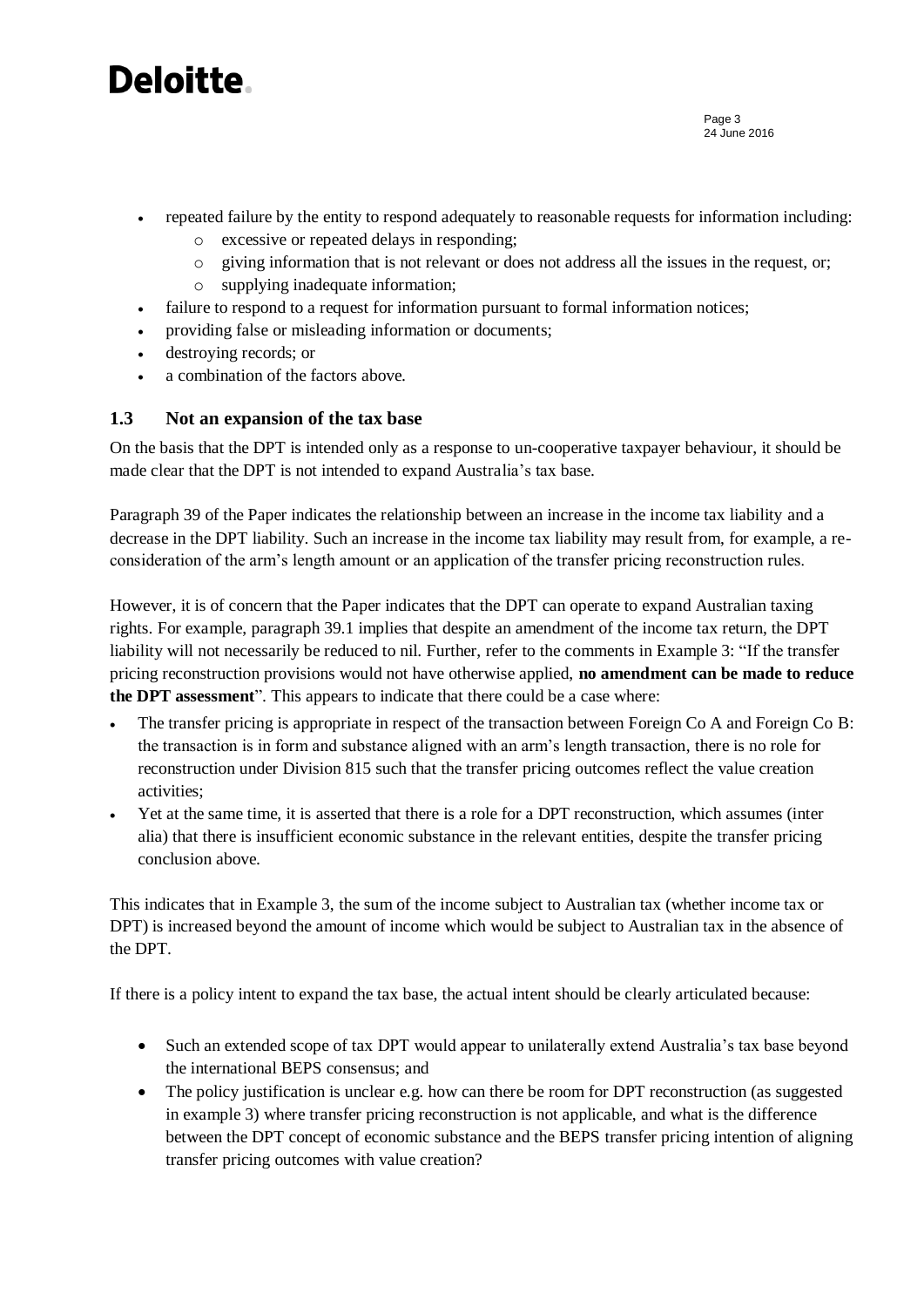## Deloitte.

### **1.4 Legislative design**

We refer to our comments at 1.1 above about an alternative response to achieve the proposed objectives. However, if the Government proposes to legislate the DPT in a form outlined in the Paper and reflective of the UK model, it is submitted that the above threshold issues are key to determining the legislative framework. In particular, we consider that the role of the DPT should be to provide enhanced assessment, enforcement and collection mechanisms in respect of un-cooperative taxpayers, and not expand the tax base, and this should be reflected in the legislative design.

We have divided our comments into two sections:

- Those relating to gateway tests (when should the DPT apply)
- Those relating to the application of the DPT (how should the DPT apply)

We also make some preliminary comments in respect of the review and appeal aspects of the DPT, although further consideration of these matters will be required as the legislative form of the DPT develops.

### **2. Gateway tests**

**Tax mismatch test**: In respect of the tax mismatch test, it is submitted that the test as described in paragraph 23 is too narrow. It would be nonsensical to allow the DPT to operate where Company B in the paragraph 23 example has an increase in its tax liability of less than 80% of the reduction in Australian tax without a consideration of, for example, whether:

- The parent of Company B is subject to tax on the relevant income by way of CFC provisions
- A related party of Company B is subject to tax on the relevant income by way of transfer pricing provisions (eg, the relevant functions, assets, risks are with the related party so that the relevant income is also to be treated as income of the related party)
- The income of Company B is subject to tax in the hands of (say) the parent of a tax consolidated group
- The income of Company B (Company B is treated as fiscally transparent) is subject to tax in the hands of its members

**Insufficient economic substance**: It is submitted that the twin tests of insufficient economic substance:

- Was the transaction designed to secure the tax reduction?
- Do the non-tax financial benefits exceed the financial benefits of the tax reduction?

introduce unnecessary complexity and uncertainty. These words would introduce new tests into Australian tax law.

The UK legislation applies a common legislative framework to both section 86 (equivalent to the Australian MAAL) and section 80 (equivalent to the proposed Australian DPT). Australia has already moved away from the UK legislative framework in respect of the MAAL. To better align the Australian legislative framework of the proposed Australian DPT and the MAAL, it is submitted that the UK legislative framework for the insufficient economic substance test not be adopted. This test is source of great argument in the UK.

A possible alternative legislative framework would be to reflect the MAAL approach of a principal purpose test (which draws on the principal purpose test in BEPS Action 6: Treaty Abuse). That is, in the case only of an un-cooperative taxpayer, and where there is a tax mismatch, if having regard to specific factors [including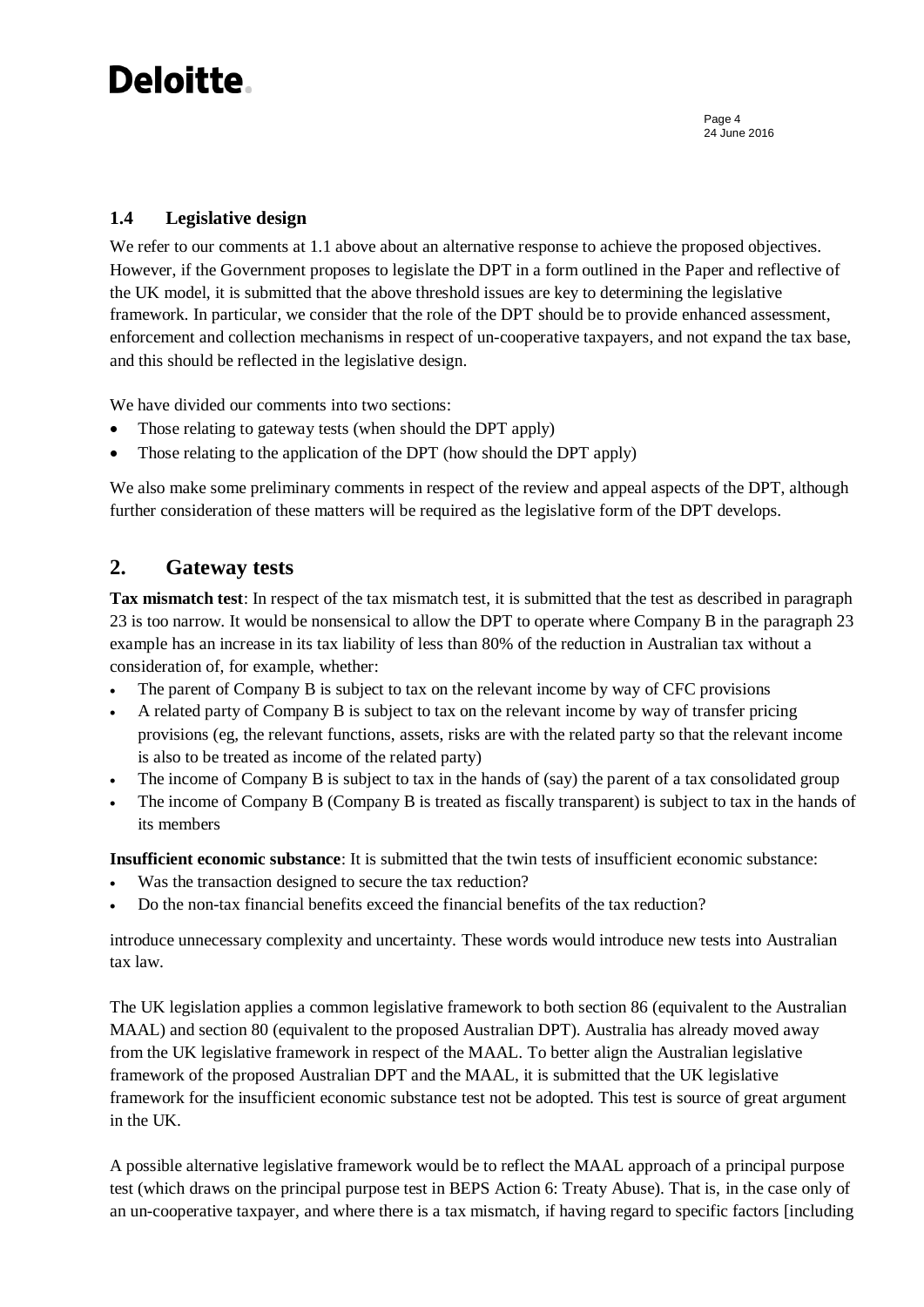# **Deloitte**

 $\overline{a}$ 

Page 5 24 June 2016

the overall level of Australian and foreign taxation associated with the transactions, and the economic substance, a principal purpose] was to obtain a tax advantage, then the DPT could be applied, so as to permit the issue of an assessment and a triggering of associated collection mechanisms.

This approach would allow for an evaluation of economic substance in relevant entities, which should be based upon the principles that the OECD discusses in its new Guidance for applying the arm's length principle (BEPS Actions 8-10).

On the basis that the DPT is an enhanced assessment, enforcement and collection mechanism in respect of un-cooperative taxpayers and is not an expansion of the tax base, this adoption of a principal purpose test is not an amendment to the dominant purpose test in Part IVA. A DPT assessment should ultimately stand or fail (including before the Courts) by reference to an application of the current law, including transfer pricing and if relevant, Part IVA.

Further, the DPT analysis should be done on a year by year basis so that a conclusion of insufficient economic substance in one year (for example, at the inception of an arrangement) does not necessarily mean that there will be conclusion of insufficient economic substance in future years.

Loans: Loan arrangements are excluded from the UK DPT. We note the comments in paragraph 34<sup>4</sup> in respect of loans. Whilst these comments indicate that the DPT could be applied to address concerns about pricing (such as Example 1), we are concerned by the paragraph referring only to cases where debt levels fall within the thin capitalisation safe harbours. A taxpayer may have an acceptable thin capitalisation position by reference to the arm's length debt test or the worldwide gearing tests. Further, there may be cases where a taxpayer breaches the thin capitalisation safe harbour.

It is submitted that in light of the various other measures to address interest deductions, such as Part IVA, thin capitalisation, proposed hybrid measures etc, the DPT should not be applied to reconstruct loan arrangements generally (not just loans within the thin capitalisation safe harbours), but should only be applied in respect of "pricing of the debt".<sup>5</sup>

**DPT amendment periods**: The Paper states that the DPT "assessment will be issued as soon as practicable after the end of an income year and no later than seven years after the taxpayer has lodged its income tax return for the relevant year (consistent with the current review period for transfer pricing matters)". Whilst that may be appropriate for DPT matters that may involve transfer pricing issues, the DPT amendment period should otherwise align to the existing s170 time periods – generally four years other than in transfer pricing cases.

**De minimis test**: The de minimis test could be better targeted by also introducing a test such that the DPT only applies if the disclosures in the International Disclosure Statement (IDS) are in excess of say, \$10m.

<sup>&</sup>lt;sup>4</sup> Where the debt levels of a significant global entity fall within the thin capitalisation safe harbour, only the pricing of the debt and not the amount of the debt will be taken into account in determining any DPT liability

<sup>&</sup>lt;sup>5</sup> This would be consistent with the ATO approach in TR 2010/7: Income tax: the interaction of Division 820 of the Income Tax Assessment Act 1997 and the transfer pricing provisions, and section 815-140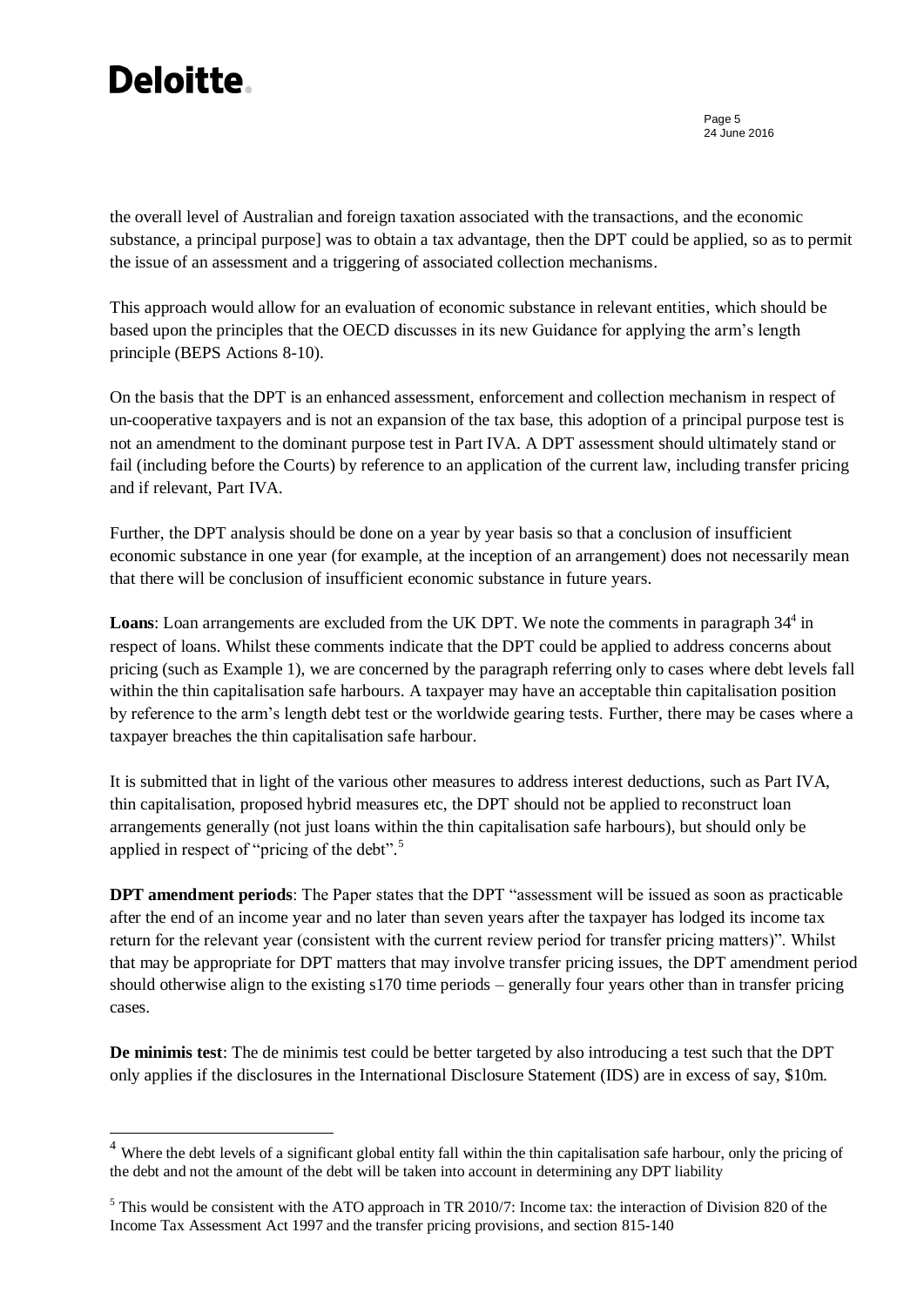## **Deloitte**

Page 6 24 June 2016

That is, an Australian company with a turnover in excess of the relevant turnover will still be a low compliance risk if it has low levels of international related party dealings.

### **3. Application tests**

**Diverted profit – inflated expenditure case**: In an "inflated expenditure" case, the statutory rule that applies DPT to 30% of the total payment will often be excessive (eg, where the parties are in dispute about a potential transfer pricing adjustment of say a 10% variation). Accordingly, the 30% statutory rule should be set as a maximum amount, and the ATO empowered to reduce the DPT assessment amount below 30%.

**Diverted profit – best estimate**: It is submitted that the calculation of a diverted profit based on "the best estimate … that can reasonably be made" is arbitrary. With reference to Example 2, it is submitted that there are many other outcomes that could also be reasonably reconstructed. As proposed, it appears that the best estimate is a subjective test, and in practice appears to translate in the Examples to the worst possible case scenario from the taxpayer's perspective. The calculation of a diverted profit should incorporate elements of Part IVA, being that it requires an objective test, based on a reasonable counterfactual.

**Diverted profit – is a profit diverted from Australia?**: It is important to consider whether there is in substance a diversion of profits from Australia, or whether the arrangement involves a diversion of profits from another jurisdiction. It is submitted that Example 2 may involve a diversion of profits from Parent and not from Australia. As we read Example 2, it is accepted that the pricing of the lease arrangement (\$30m pa) is an arm's length amount, and accordingly, such payment should be deductible to AusCo. It is difficult to see that there has been a diversion of profits from Australia, or a transaction that could be challenged under existing Australian tax law.

**Credit for foreign tax paid**: The UK DPT allows a credit for UK and foreign tax paid (section 100). The Paper expressly proposes no such credit. This approach will result in significant double tax. For example, in Example 3, the royalty could be subject to full company tax in Foreign Country A and that same amount could also be subject to DPT at 40%. We recommend following the UK model and allowing a credit for foreign tax paid on profits that are also subject to a DPT liability.

We note that if further countries adopt a DPT along the lines of the UK or the proposed Australian model, a group may find itself exposed to more than double tax if DPT-type rules were applied in multiple jurisdictions.

**Interaction with Advance Practice Agreements (APAs)**: Transactions covered by APAs already in place, including existing APAs that extend beyond 1 July 2017 should not be subject to the DPT.

### **4. Review and appeal processes**

On the basis that the DPT is an enhanced assessment, enforcement and collection mechanism in respect of un-cooperative taxpayers and is not an expansion of the tax base, the resolution of a DPT dispute should effectively involve a resolution of the underlying income tax dispute based upon an application of the current law, including transfer pricing and if relevant, Part IVA.